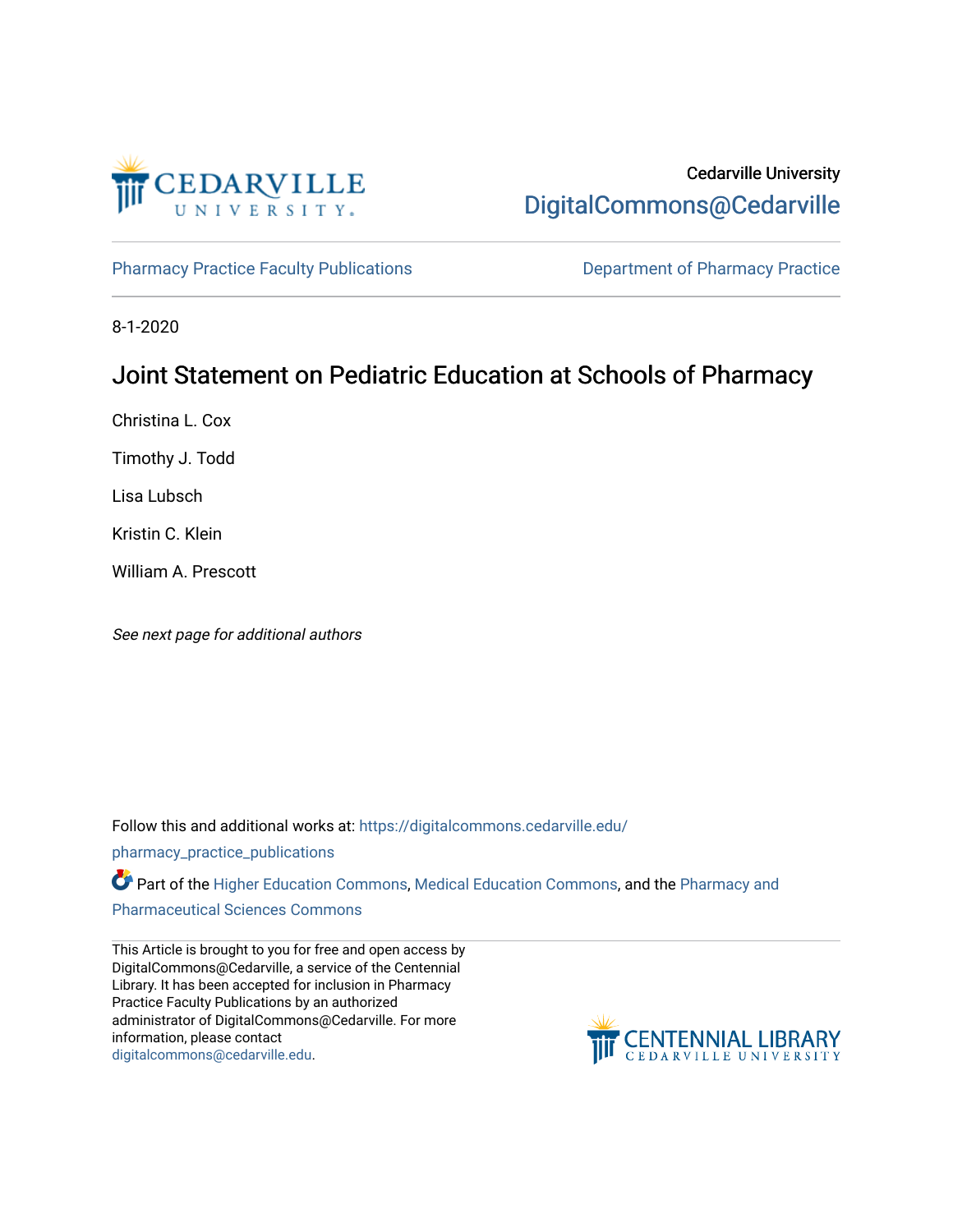### Authors

Christina L. Cox, Timothy J. Todd, Lisa Lubsch, Kristin C. Klein, William A. Prescott, Chad A. Knoderer, Peter N. Johnson, Rachel Meyers, Justin W. Cole, Joseph M. LaRochelle, Mary A. Worthington, and Katherine Smith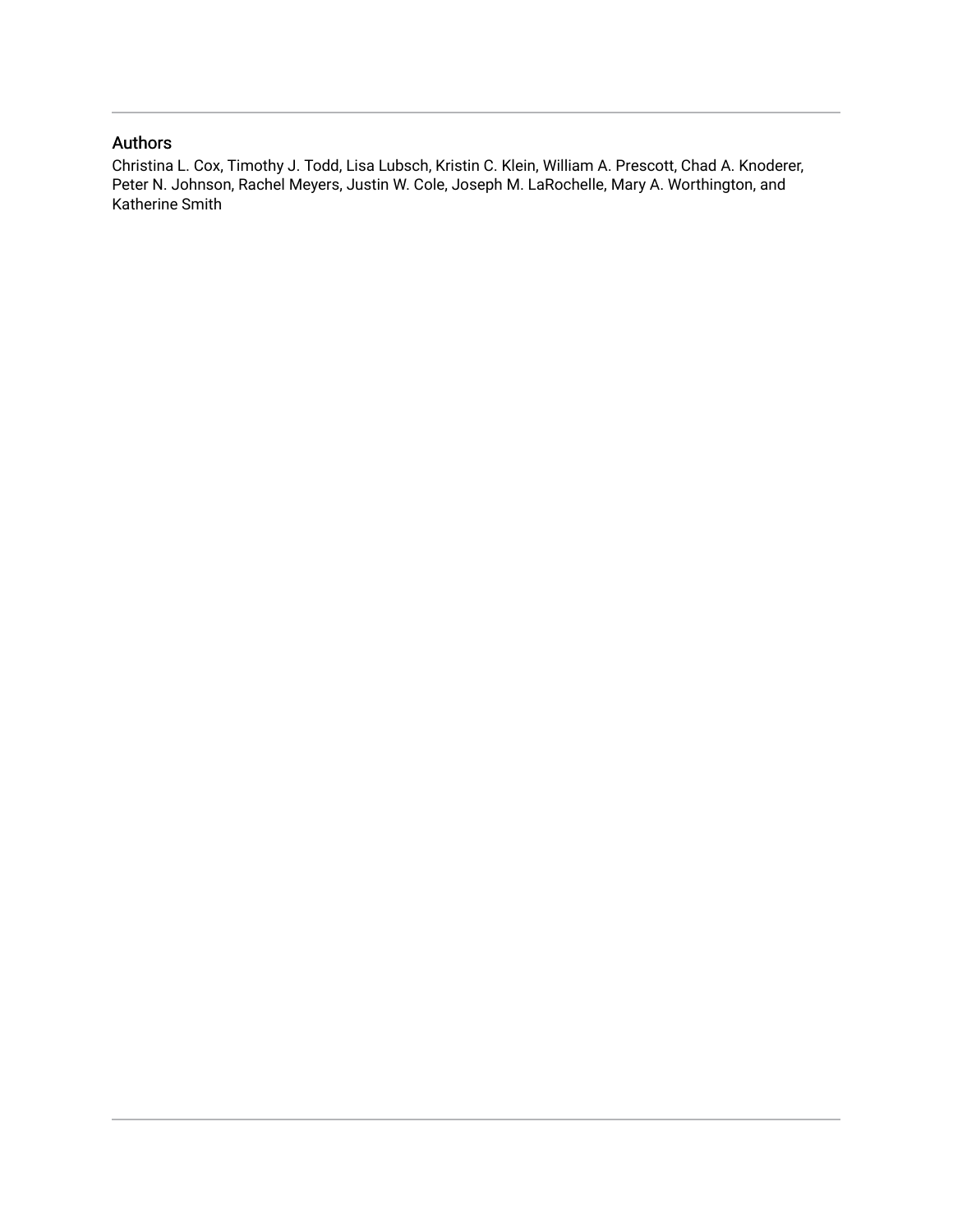# **COMMENTARY**

# Joint Statement on Pediatric Education at Schools of Pharmacy

Christina L. Cox, PharmD,<sup>a</sup> Timothy J. Todd, PharmD,<sup>b</sup> Lisa Lubsch, PharmD,<sup>c</sup> Kristin C. Klein, PharmD,<sup>d</sup> William A. Prescott, Jr., PharmD,<sup>e,m</sup> Chad A. Knoderer, PharmD,<sup>f</sup> Peter N. Johnson, PharmD,<sup>g</sup> Rachel Meyers, PharmD,<sup>h</sup> Justin W. Cole, PharmD,<sup>i</sup> Joseph M. LaRochelle, PharmD,<sup>j</sup> Mary A. Worthington, PharmD,<sup>k</sup> Katherine Smith, PharmD<sup>1</sup>

<sup>a</sup> University of South Carolina, College of Pharmacy, Columbia, South Carolina

<sup>b</sup> Midwestern University Chicago, College of Pharmacy, Downers Grove, Illinois

<sup>c</sup> Southern Illinois University Edwardsville, School of Pharmacy, St. Louis, Missouri

<sup>d</sup> University of Michigan, College of Pharmacy, Ann Arbor, Michigan

<sup>e</sup> University at Buffalo, School of Pharmacy and Pharmaceutical Sciences, Buffalo, New York

<sup>f</sup> Butler University, College of Pharmacy and Health Sciences, Indianapolis, Indianapolis

<sup>g</sup> University of Oklahoma, College of Pharmacy, Oklahoma City, Oklahoma

- h Rutgers University Ernest Mario, School of Pharmacy, Piscataway, New Jersey
- <sup>i</sup> Cedarville University, School of Pharmacy, Cedarville, Ohio

<sup>j</sup> Xavier University of Louisiana, Louisiana State University Health Sciences Center, School of Medicine, New Orleans, Louisiana

<sup>k</sup> Samford University McWhorter, School of Pharmacy, Birmingham, Alabama

<sup>1</sup> Roseman University of Health Sciences, College of Pharmacy, South Jordan, Utah

<sup>m</sup> Editorial Board Member, American Journal of Pharmaceutical Education, Arlington, Virginia

Submitted October 21, 2019; accepted February 4, 2020; published August 2020.

Providing health care for children is a unique specialty, and pediatric patients represent approximately 25% of the population. Education of pharmacy students on patients across the lifespan is required by current Accreditation Council for Pharmacy Education standards and outcomes; thus, it is essential that pharmacy students gain a proficiency in caring for children. A collaborative panel of pediatric faculty members from schools and colleges of pharmacy was established to review the current literature regarding pediatric education in Doctor of Pharmacy curricula and establish updated recommendations for the provision of pediatric pharmacy education. This statement outlines five recommendations supporting inclusion of pediatric content and skills in Doctor of Pharmacy curricula.

Keywords: pediatric, pharmacy, education

## INTRODUCTION

In 2005, the Pediatrics Practice and Research Network (PRN) of the American College of Clinical Pharmacy (ACCP) published an opinion paper that provided recommendations for pediatric content in schools and colleges of pharmacy in the United States and Canada.<sup>1</sup> In this paper, the Pediatrics PRN recommended that all pharmacy programs offer a minimum of 25 contact hours of didactic instruction in pediatrics, that elective courses in pediatrics are available and provide 16-32 contact hours, and that all students have access to at least one pharmacy practice experience in the area of pediatrics. To guide curricular development and revision, the ACCP

Pediatrics PRN provided a list of 28 pediatric subject areas for inclusion in core and/or elective curricula and advised that these pediatric topics be taught by pediatric content experts whenever possible.<sup>1</sup> These recommendations, now more than a decade old, lack discussion on integration into skills courses and do not account for more recent pediatric pharmacotherapy and guideline updates.

The pediatric age group accounts for approximately one-quarter of the United States population. $<sup>2</sup>$  In those</sup> under 18 years of age, overall rates of outpatient health care visits are increasing and exceed rates in adults aged 19 to 64 years.<sup>3</sup> Furthermore, 70% of all visits to pediatric practices include the mention of a medication, $\frac{4}{3}$  a number that has increased over time. Regarding medication use, approximately 22% of children in the United States receive a prescription medication each month.<sup>3</sup> Pharmacists

Corresponding Author: Christina L. Cox, University of South Carolina, College of Pharmacy, 715 Sumter St., Columbia, SC. Tel: 803-777-1947. Email: [coxcl@cop.sc.edu](mailto:coxcl@cop.sc.edu)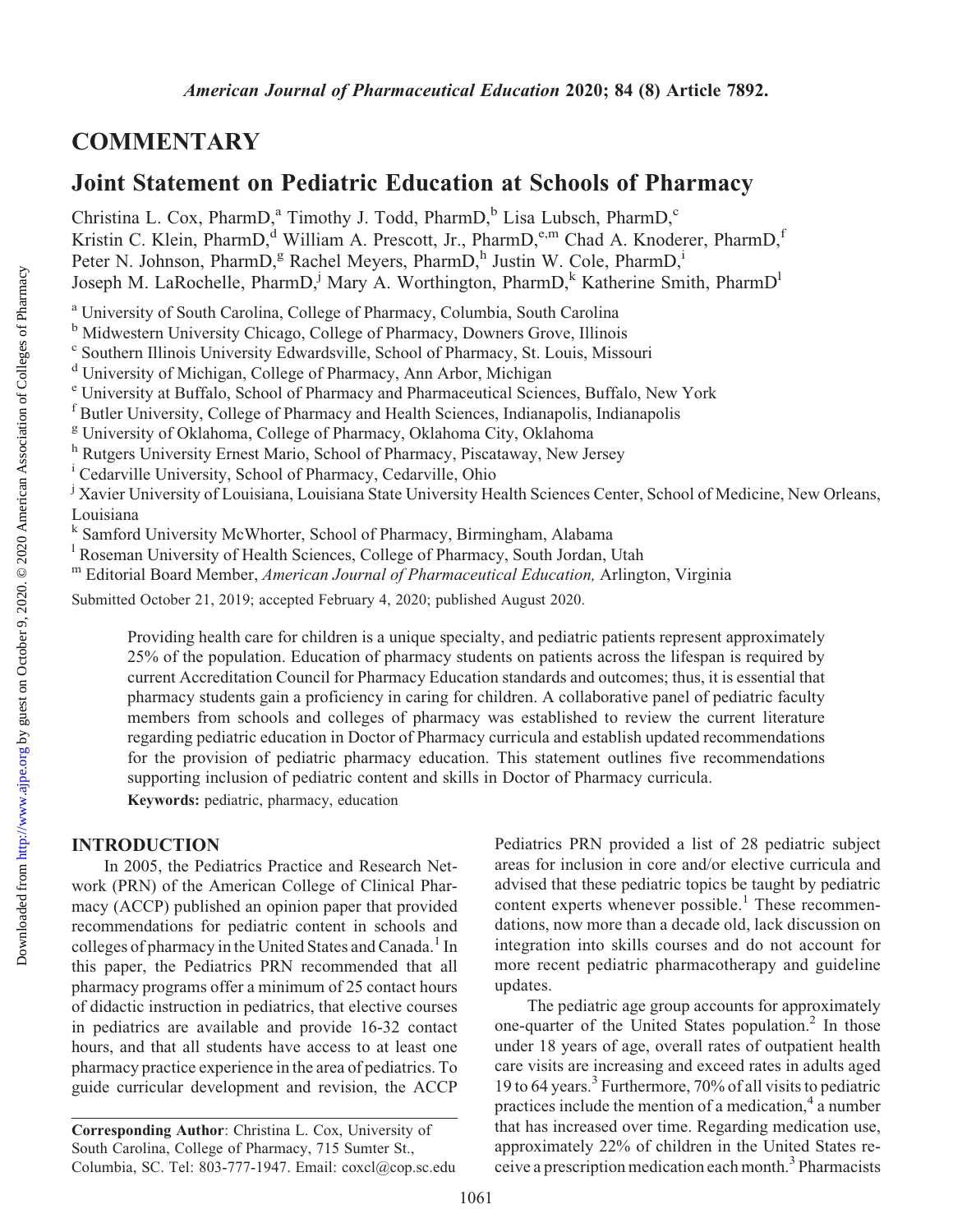are therefore very likely to encounter pediatric patients in their daily practice, whether in the inpatient or outpatient setting.

In addition to contributing significantly to health care visits and prescriptions, pediatric patients are three times more likely to experience a medication error than adult patients.<sup>5</sup> This is primarily because of pharmacokinetic differences between children and adults, limited availability of pediatric-friendly dosage forms, lack of standardization in dosing and medication concentrations, inconsistent dosing devices, and calculation errors because of the need for weight-based dosing. These dosing errors may be due to inaccurate or outdated patient weights, transcription errors when documenting weights in a child's health record, or documentation of incorrect weight units (ie. kilograms and pounds). A 2015 survey of community pharmacists found that only 31% reported checking doses for pediatric prescriptions fairly often, nearly always, or always.<sup>6</sup> Medication safety issues are compounded by the lack of well-designed studies in children. Although regulatory changes, including the 2002 Best Pharmaceuticals for Children Act (BPCA),<sup>7</sup> the 2003 Pediatric Research Equity Act (PREA), $8$  the 2012 Food and Drug Administration Safety and Innovation Act (FDASIA), $\frac{9}{9}$  and the 2017 Research to Accelerate Cures and Equity (RACE) for Children Act<sup>10</sup> have made significant strides in protecting children, less than 50% of medications are labeled for use in children and lack pediatric-specific information, including dosing, efficacy, and safety.11 Additionally, over the last 15 years, the Food and Drug Administration (FDA) has received 1200 pediatric studies, and over 700 medication labels have been changed.12 Because this has potential implications on the safe and effective use of medications in the pediatric population, it highlights the importance of ensuring all pharmacy graduates are competent for entry-level positions in which they will care for pediatric patients. Pharmacy curricula should emphasize each of these unique aspects of caring for children.

A survey conducted nearly a decade after the publication of the first ACCP Pediatrics PRN opinion paper demonstrates that there are still opportunities to improve the preparation of pharmacy graduates to deliver basic care to pediatric patients.<sup>13</sup> The 2013 survey of accredited and candidate-status US pharmacy programs revealed that 94% of respondents include pediatric topics as part of their required curricula; however, the median number of contact hours is 16, well below the 25 hours recommended in the  $2005$  paper.<sup>1,13</sup> Only 61% of pharmacy programs offer a pediatrics elective; and while 97% of respondents report offering pediatric advanced pharmacy practice experiences (APPEs), only 20% of eligible students complete a pediatric

APPE. Additionally, although the survey indicated that schools have, on average, two full-time and two adjunct faculty members specializing in pediatrics who can provide pediatric content or APPEs, only 75% of all programs employ a full-time pediatric faculty member. This highlights the need to readdress the initial recommendations of the 2005 opinion paper.

### METHODS

Pediatric faculty members of the American Association of Colleges of Pharmacy (AACP) Pediatric Pharmacy Special Interest Group (SIG), American College of Clinical Pharmacy (ACCP) Pediatrics Practice and Research Network (PRN), and Pediatric Pharmacy Association (PPA) recognized the need for collaboration in order to provide educators with consensus recommendations on pediatric content and skills in Doctor of Pharmacy (PharmD) curricula.Members from each organization served as the initial discussion group and guided author selection. Because the PPA has the largest membership of pediatric pharmacy practitioners and many of its members are members of at least one of the other organizations, author recruitment was conducted electronically through the PPA academic SIG. Interested contributors were asked to submit their curricula vitae, which were subsequently reviewed for consideration. Purposeful selection of authors included that they meet the following requirements: they were an academician at the rank of associate professor or professor; were a member in at least two of the participating organizations; and had a sustained record of achievement in the area of pediatric education and/or pharmacy practice. The collaborative panel included 12 academic members, four from each organization to ensure equal representation. No conflicts of interest were identified among the authors.

After finalizing and convening the panel, three task forces were formed to address the major needs of the project, which included: a literature evaluation pertaining to pediatric pharmacy and education, current fulfillment of the Accreditation Council for Pharmacy Education's (ACPE) 2016 Standards for the PharmD degree<sup>14</sup> by pediatric content, and pediatric pharmacy curricular recommendations. Each task force was comprised of members representing at least two organizations and met via webbased teleconferences or electronically to ensure full participation without geographical or logistical barriers. The literature evaluation task force, comprised of six members, was provided a set list of discussion points compiled by the panel. Special assignment was considered for authors having completed work in a respective interest area. Each member of this task force individually conducted a PubMed search and submitted published manuscripts, abstracts, or other relevant position statements to a shared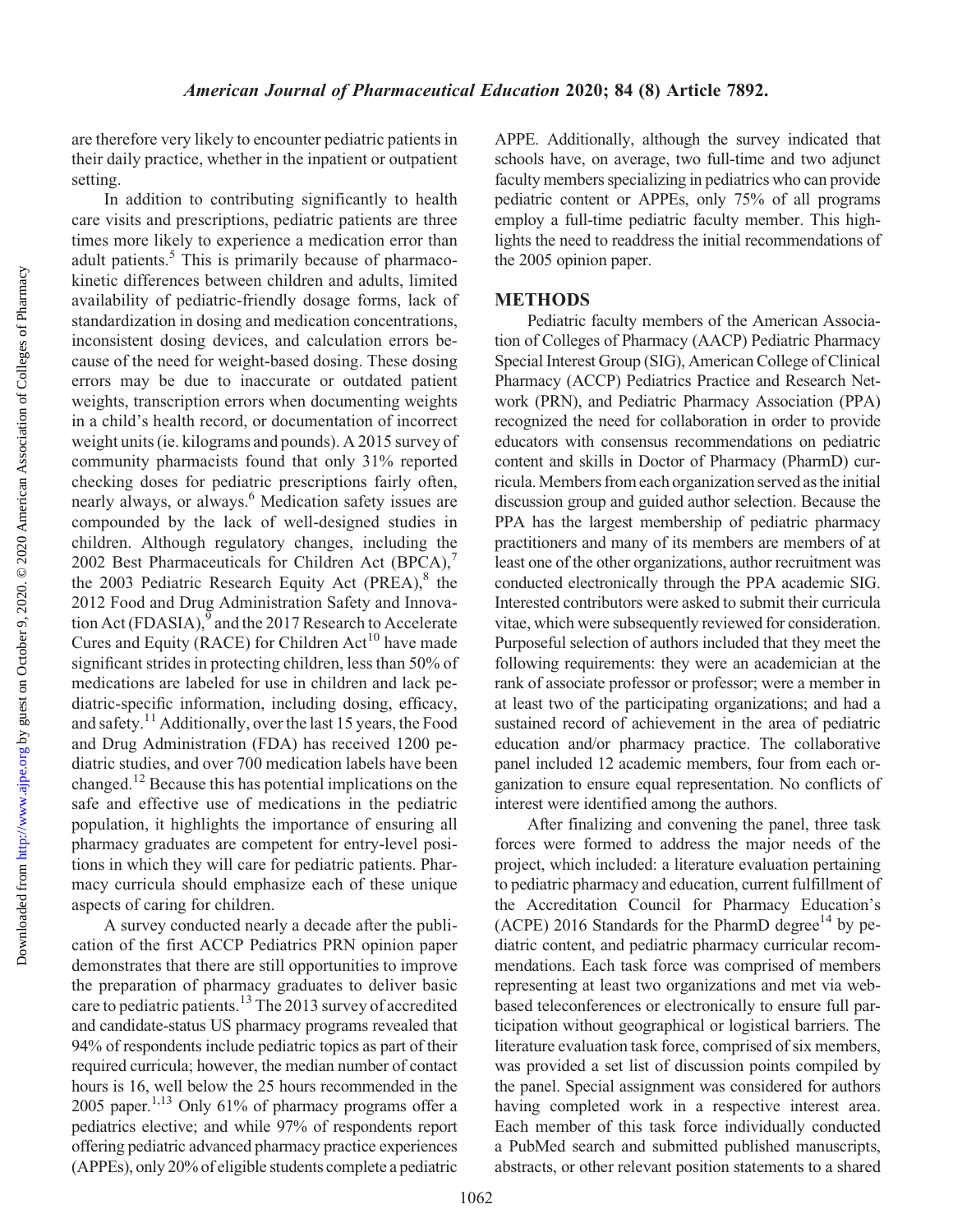Downloaded from

electronic repository. Each reference was placed into one of seven categories: pediatric patient care (general), pediatric education, pharmacy, other health professions, pediatric pharmacy role in patient care, pediatric diseases into adulthood, or other. Articles were summarized and reviewed by at least two task force members to ensure relevance and accuracy.

A task force of three members reviewed the ACPE Standards 2016 and the Center for the Advancement of Pharmacy Education (CAPE) Outcomes 2013.<sup>14,15</sup> After compiling a list of elements from the Standards 2016, each member of the task force individually evaluated the relevance of each element to pediatric pharmacy practice. Consensus on the relevance of each element in Standards 2016 was achieved among the members of the task force. Additional feedback was solicited from the panel, discussed within the task force, and incorporated into the final list of ACPE Standards 2016 and CAPE outcomes that relate to pediatric pharmacy practice.

A three-member task force developed an initial list of pediatric pharmacy topics based on previously published recommendations and various educational studies.<sup>1,16,17</sup> The final list of pediatric pharmacy topics was decided by unanimous vote between the three members of this task force. The topic list was then sent to the panel for comment and approval. After comments were received, the list of pediatric core topics that every graduating pharmacist should be exposed to during their required PharmD curricula was finalized (Tables 1 and 2). This list was then stratified into topics that, based on the level of expertise required, could be covered by either pediatric-trained or non-pediatric trained faculty members.

Upon completion of the panel-approved recommendations and manuscript draft, an open-comment period was provided to each organization using Dotstorming, an online group-sharing and decision-making tool. Members of the PPA, the ACCP Pediatrics PRN, and the AACP Pediatric Pharmacy SIG were asked to vote and comment on each of the five recommendations. Feedback was discussed by the panel and incorporated into the final draft accordingly. The final recommendations were distributed to the following for a vote: AACP Pediatric Pharmacy SIG, ACCP Pediatrics PRN, and PPAG Board of Directors. Upon approval from each of the groups listed, the joint statement was submitted for publication. Final recommendations are included in Table 3.

### REVIEW AND RECOMMENDATIONS

All graduates of an accredited pharmacy program should be able to meet the basic educational outcomes specified by ACPE at an appropriate entrustable professional activity (EPA) competency level, regardless of the patient population with which they are working. Standard 2 describes "essentials for practice and care," and includes patient-centered care and population-based care.<sup>17</sup> Historically, medications are approved with limited to no information regarding dosing, safety, or efficacy in pediatric patients; therefore, pharmacy graduates must be able to interpret patient information and apply available scientific data to pediatric patient populations to ensure safe and effective use of medications in children (ACPE standard 25.7, CAPE outcomes 2.1 and 2.4). Of equal importance is proficiency in communication with children and their caregivers, including patient education (ACPE standard 3.6, CAPE outcomes 3.2 and 3.6). The skills necessary to educate or communicate with a young child and his/her adult caregiver or an adolescent who is starting to assume some responsibility for his/her health care are vastly different but no less important than those needed to communicate with someone who has a low health literacy or who does not speak English as their first language. In addition to meeting ACPE educational outcomes, in 2017 the American Association of Colleges of Pharmacy published pharmacy-specific EPAs that colleges are expected to incorporate throughout the required PharmD curriculum.<sup>18</sup> The Association of American Medical Colleges originally outlined EPAs as "units of professional practice, defined as tasks or responsibilities that trainees are entrusted to perform unsupervised once they have attained specific sufficient competence."<sup>19</sup> Entrustable professional activities are subdivided by the level of supervision required by the student, from level 1 where the student observes a task, through level 5, where the student is able to teach others. For students to develop the baseline knowledge, skills, and attitudes necessary to care for children at an expected EPA competency level, pediatric education must be intentionally integrated into didactic and experiential pharmacy curricula.

#### Didactic Education

The pharmaceutical care needs of patients differ greatly based on age, from prenatal care through adulthood. This idea of the provision of "care across the lifespan" is central to ACPE Standards 2016. For students to develop the knowledge and skills necessary for the care of children, pediatric content must be integrated into all aspects of the didactic curriculum, including biomedical, pharmaceutical, clinical, social/administrative/behavioral sciences, and clinical sciences (ACPE Standard 12.4). Didactic instruction should address changing human physiology throughout childhood development, common conditions unique to pediatric patients, calculations pertinent to pediatric medication therapy, and social and behavioral aspects that influence a child's health. Tables 1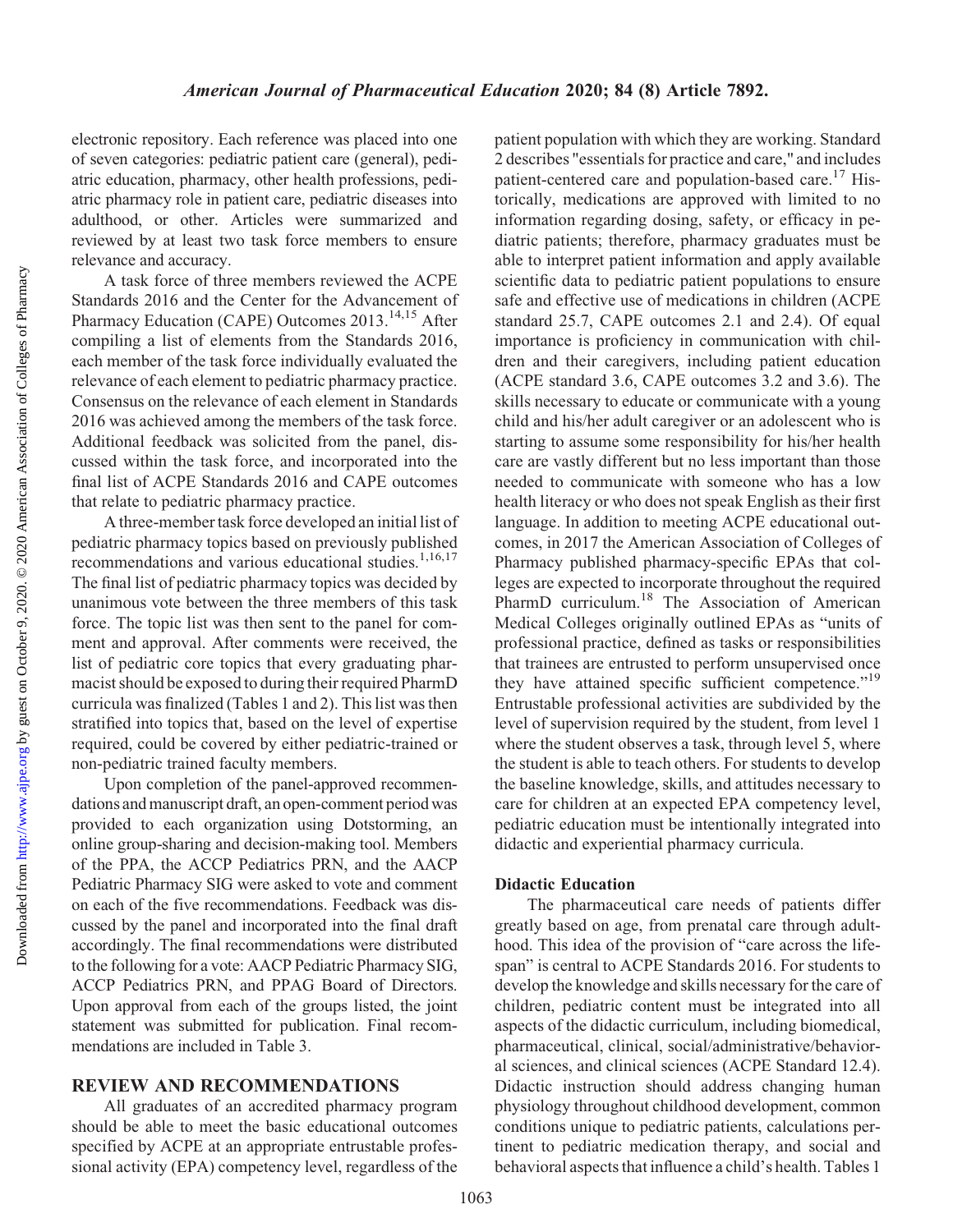## American Journal of Pharmaceutical Education 2020; 84 (8) Article 7892.

Table 1. Recommended Pharmacy Curricula Pediatric Topics to Be Included in the Didactic Portion of the Curricula for the Doctor of Pharmacy Program

| Thursday Trogram                                       |                                                                                                                                                                                                                                                                                                                                                       |                                                                                                                                                                         |
|--------------------------------------------------------|-------------------------------------------------------------------------------------------------------------------------------------------------------------------------------------------------------------------------------------------------------------------------------------------------------------------------------------------------------|-------------------------------------------------------------------------------------------------------------------------------------------------------------------------|
| <b>System</b>                                          | <b>Should Be Taught by</b><br><b>Pediatric-Trained Faculty</b>                                                                                                                                                                                                                                                                                        | <b>Could Be Taught by Non-Pediatric</b><br><b>Trained Faculty Member</b>                                                                                                |
| General                                                | Anatomical differences in the pediatric population<br>(including growth and development, vital signs, etc)<br>Calculations (Dosing, CrCl, etc)<br>Communication skills<br>Medication safety (Prescriptions risks, technology, etc)<br>Pharmacokinetic/Pharmacodynamic differences<br>Dosage forms<br>Drug information sources for pediatrics<br>Fever | Medication adherence specific to pediatrics<br>Toxicology/Poison prevention specific to pediatrics<br>Consent and assent/Research<br>Pharmacogenomics                   |
| Neurology                                              | Pediatric seizures (eg, febrile seizures, infantile<br>spasms)<br>Ketogenic diet                                                                                                                                                                                                                                                                      |                                                                                                                                                                         |
| Psychiatry                                             | Attention deficit hyperactivity disorder<br>Autism spectrum disorder                                                                                                                                                                                                                                                                                  | Depression                                                                                                                                                              |
| Pulmonology                                            | Cystic fibrosis                                                                                                                                                                                                                                                                                                                                       | Asthma                                                                                                                                                                  |
| Cardiology                                             | Hypertension<br>Anticoagulation                                                                                                                                                                                                                                                                                                                       |                                                                                                                                                                         |
| Gastrointestinal and<br>hepatology                     | Pediatric nutrition (enteral and parenteral)<br>Pediatric specific fluid and electrolyte balance<br>(including dehydration management)                                                                                                                                                                                                                | Gastroesophageal reflux/Peptic ulcer disease<br>Nausea/Vomiting<br>Diarrhea<br>Constipation<br>Dose adjustments in liver dysfunction                                    |
| Nephrology                                             | Drug dosing in renal dysfunction                                                                                                                                                                                                                                                                                                                      | Acute renal failure<br>Chronic kidney disease                                                                                                                           |
| Endocrine                                              |                                                                                                                                                                                                                                                                                                                                                       | Type 1 diabetes mellitus<br>Type 2 diabetes mellitus<br>Diabetic ketoacidosis and HHNS<br><b>SIADH</b><br>Thyroid disease                                               |
| Hematology and<br>oncology                             | Leukemia/Lymphoma                                                                                                                                                                                                                                                                                                                                     | Anemia<br>Sickle cell disease<br>Supportive care                                                                                                                        |
| Immunology,<br>rheumatology,<br>and metabolic diseases | Rickets                                                                                                                                                                                                                                                                                                                                               | Food allergies<br>Familial hypercholesterolemia                                                                                                                         |
| Infectious disease                                     | Upper respiratory tract infection (croup, pharyngitis)<br><b>Bronchiolitis</b><br>Pneumonia<br>Otitis media/Externa<br>Urinary tract infections (including prophylaxis)<br>Meningitis<br>Neonatal sepsis<br>Pediatric immunizations                                                                                                                   | Head lice<br>Scabies<br>Pinworm<br>Cellulitis<br>Osteomyelitis/Septic arthritis<br>Sexually transmitted infections<br>Surgical prophylaxis<br>Influenza<br>Endocarditis |
| Self-care                                              | Cough/Cold/Sore throat<br>Dermatitis (diaper, etc.)<br>Eczema                                                                                                                                                                                                                                                                                         | Allergic rhinitis<br>Acne<br>Skin care (wounds, burns, etc)                                                                                                             |
| Neonatal, obstetrics,<br>and reproductive              | Bronchopulmonary dysplasia and respiratory<br>distress syndrome<br>Routine neonatal care (vitamin K, etc.)<br>Drugs in pregnancy and lactation                                                                                                                                                                                                        | Contraception                                                                                                                                                           |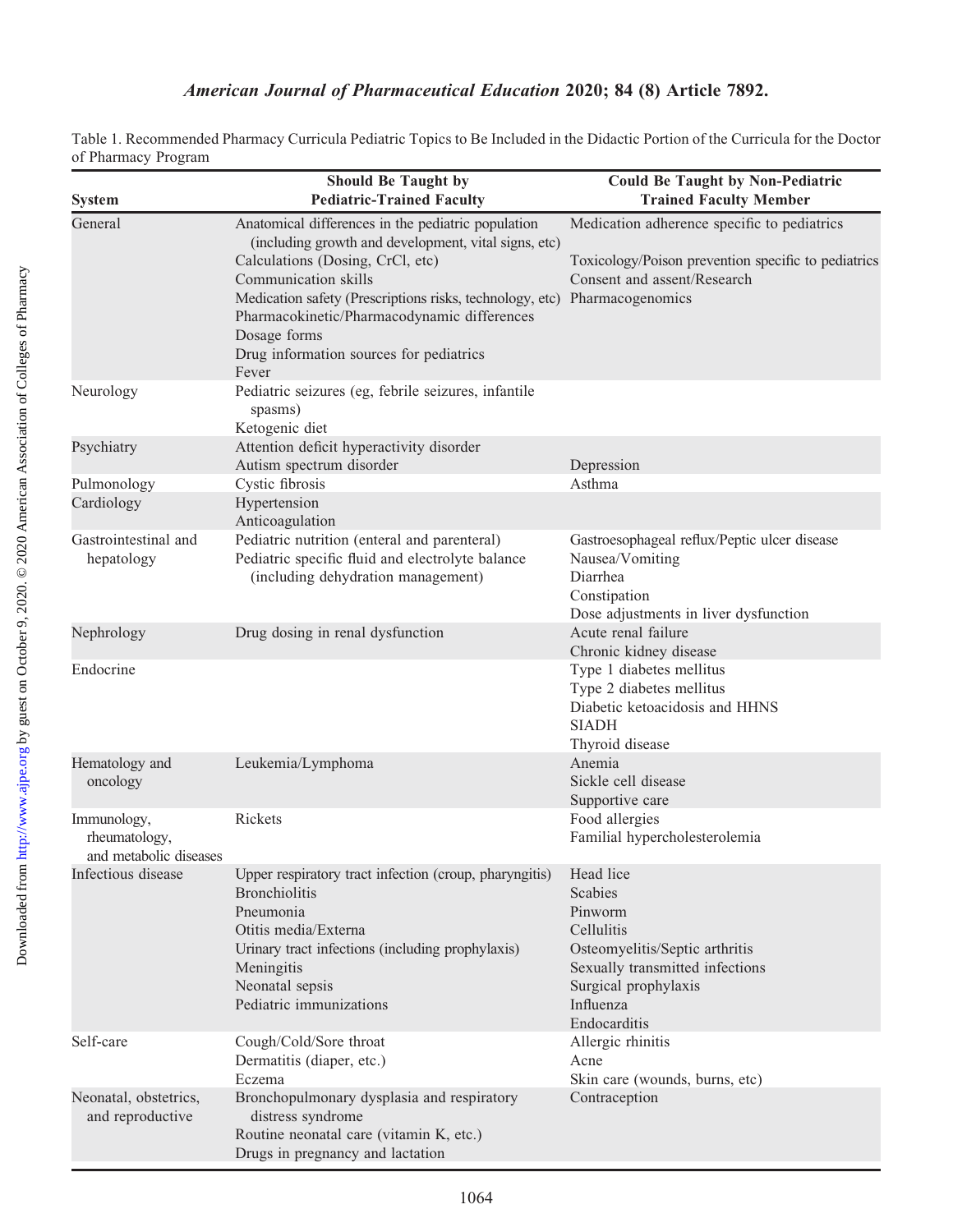## American Journal of Pharmaceutical Education 2020; 84 (8) Article 7892.

| Table 2. Recommended Pharmacy Curricula Pediatric Topics to Be Included in Elective Pharmacy Courses for the Doctor of |  |  |  |  |  |
|------------------------------------------------------------------------------------------------------------------------|--|--|--|--|--|
| Pharmacy Program                                                                                                       |  |  |  |  |  |

| <b>System</b>                           | <b>Elective Topics</b>                                                            |  |  |  |  |
|-----------------------------------------|-----------------------------------------------------------------------------------|--|--|--|--|
| Neurology                               | Cerebral palsy                                                                    |  |  |  |  |
|                                         | Headache/migraine <sup>a</sup>                                                    |  |  |  |  |
|                                         | Pain/Sedation                                                                     |  |  |  |  |
| Psychiatry                              | Neonatal Abstinence Syndrome/Drug abuse <sup>a</sup>                              |  |  |  |  |
|                                         | Bipolar/Schizophrenia – Pediatric-specific components and monitoring <sup>a</sup> |  |  |  |  |
| Pulmonology                             | Acute respiratory distress syndrome/Acute lung injury                             |  |  |  |  |
| Cardiology                              | Congenital heart disease/Heart failure                                            |  |  |  |  |
|                                         | Acquired heart disease (Rheumatic and Kawasaki's)                                 |  |  |  |  |
|                                         | Pediatric advanced life support                                                   |  |  |  |  |
|                                         | Pulmonary hypertension <sup>a</sup>                                               |  |  |  |  |
| Gastrointestinal and hepatology         | Inflammatory bowel disease <sup>a</sup>                                           |  |  |  |  |
|                                         | Appendicitis <sup>a</sup>                                                         |  |  |  |  |
|                                         | Hyperbilirubinemia                                                                |  |  |  |  |
|                                         | Hepatitis <sup>a</sup>                                                            |  |  |  |  |
| Nephrology                              | Interstitial nephritis                                                            |  |  |  |  |
|                                         | Nephrotic syndrome                                                                |  |  |  |  |
|                                         | Hemolytic uremia                                                                  |  |  |  |  |
|                                         | Polycystic kidney disease                                                         |  |  |  |  |
|                                         | Enuresis                                                                          |  |  |  |  |
|                                         | Renal tubular acidosis <sup>a</sup>                                               |  |  |  |  |
| Endocrine                               | Adrenocortical insufficiency                                                      |  |  |  |  |
|                                         | Diabetes insipidus                                                                |  |  |  |  |
| Hematology and oncology                 | Hemophilia                                                                        |  |  |  |  |
|                                         | Idiopathic thrombocytopenic purpura                                               |  |  |  |  |
|                                         | Central nervous systemmalignancies                                                |  |  |  |  |
|                                         | Hodgkin's and non-Hodgkin's disease                                               |  |  |  |  |
|                                         | Neuroblastoma                                                                     |  |  |  |  |
|                                         | Osteosarcoma                                                                      |  |  |  |  |
|                                         | Disseminated intravascular coagulation                                            |  |  |  |  |
|                                         | Rhabdomyosarcoma                                                                  |  |  |  |  |
| Immunology, rheumatology, and metabolic | Juvenile idiopathic arthritis                                                     |  |  |  |  |
| diseases                                | Systemic lupus erythematosus <sup>a</sup>                                         |  |  |  |  |
|                                         | Glycogen storage disease                                                          |  |  |  |  |
|                                         | Other inborn errors of metabolism                                                 |  |  |  |  |
|                                         | Phenylketonuria                                                                   |  |  |  |  |
| Infectious disease                      | Pediatric sepsis/Septic shock                                                     |  |  |  |  |
|                                         | Parasitic infections <sup>a</sup>                                                 |  |  |  |  |
|                                         | Tuberculosis <sup>a</sup>                                                         |  |  |  |  |
|                                         | Pediatric HIV                                                                     |  |  |  |  |
| Self-care                               | Psoriasis <sup>a</sup>                                                            |  |  |  |  |
| Neonatal, obstetrics,                   | Retinopathy of prematurity                                                        |  |  |  |  |
| and reproductive                        | Intraventricular hemorrhage                                                       |  |  |  |  |
|                                         | Necrotizingenterocolitis                                                          |  |  |  |  |
|                                         | Patent ductusarteriosus                                                           |  |  |  |  |
|                                         | Apnea with bradycardia                                                            |  |  |  |  |
|                                         | Premature labor                                                                   |  |  |  |  |
|                                         | Premature rupture of membranes                                                    |  |  |  |  |
|                                         | Pre-eclampsia/Eclampsia                                                           |  |  |  |  |
|                                         | Neonatal abstinence syndrome                                                      |  |  |  |  |

<sup>a</sup> May be covered in adult-focused electives or by non-pediatric trained faculty (ID specialists,etc.)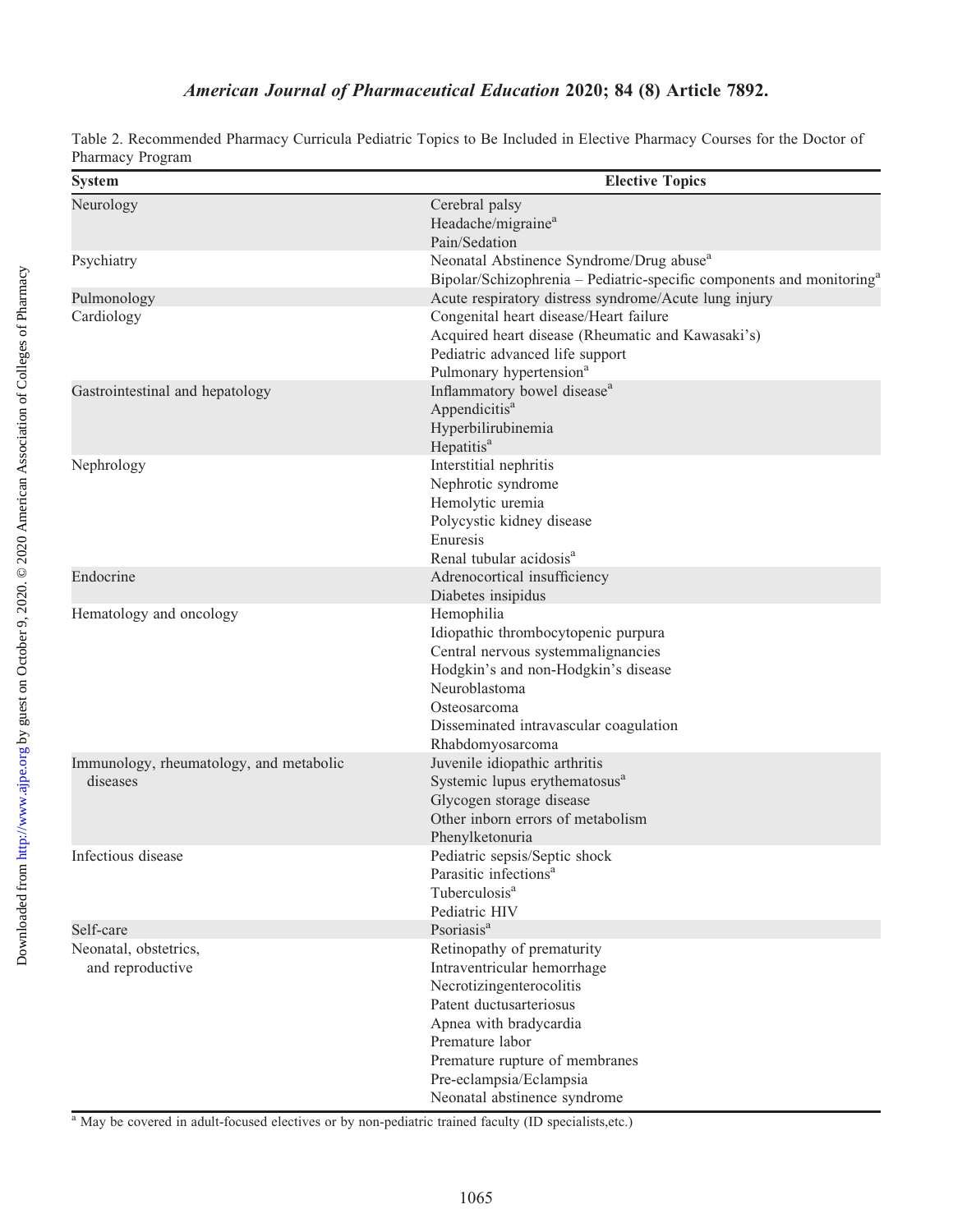Table 3. Recommendations for Didactic and Experiential Pediatric Pharmacy Curricula for the Doctor of Pharmacy Program

Incorporate basic pediatric content with pediatric focused learning objectives throughout the required curriculum. Pediatric content should be taught by pediatric-trained faculty or content experts in specific fields of pharmacy. Include 30 to 50 hours of pediatric content to ensure an adequate level of competency.

Offer an elective course in pediatrics.

Integrate active-learning strategies into the pre-APPE pediatric pharmacy curriculum.

Ensure that each pharmacy graduate completes at least one pediatric focused APPE. When a pediatric APPE is not available, adapt APPE programs to allow the student to demonstrate competence in applying Level 3 or higher Entrustable Professional

Activities to pediatric patients.

Support concentrations in pediatric pharmacy.

and 2 provide a list of topics recommended for both the required and elective courses with pediatric subject matter. The intent of these recommendations is to include curricular incorporation as stand-alone topics and/or as a subtopic of primarily adult-focused topics in including, but not limited to, therapeutics, pharmacy practice laboratory, and/or integrated courses. For pharmacy students to reach the expected EPA competency level needed for pediatric patient care, the panel recommends that schools strive to include approximately 30 to 50 hours in the curriculum. In the instance that programs have a shortened curriculum, the panel supports investigating innovative ways to incorporate the suggested content.

Pharmacy programs must employ (or contract) pediatric-trained faculty/practitioners to teach pediatric content in the didactic curriculum (ACPE standard 10.6). Ideally, pediatric faculty members should have completed a PGY2 residency (or equivalent experience) and be board certified as a pediatric pharmacy specialist.<sup>20</sup> Table 1 includes content that should be taught by pediatric-trained faculty members and content that may be taught by non-pediatric faculty members. The recommendations consider that there are significant differences in pathophysiology and pharmacotherapy for pediatric patients that may be missed if certain topics are covered only by adult practitioners. For example, many institutions employ faculty members specializing in cardiology, but pediatric and adolescent hypertension differs in origin, definition, and subsequent treatment options. For content areas that are similar between adult and pediatric patients, instruction by non-pediatric trained faculty members who are experts in a specific area of pharmacy, such as asthma and diabetes, can occur.

In addition to the required curriculum, ACPEaccredited institutions should offer a pediatrics elective course, preferably coordinated by pediatric-trained faculty members, to allow students interested in the field to expand their knowledge beyond those topics taught within the required curriculum (ACPE standard 10.9). When selecting topics for a pediatric elective, the course

coordinator should evaluate the school's mission and primary goals along with the topics and teaching methodologies in the program's required and elective curriculum. The content of the elective should include "required" topics (Table 1) that were not incorporated into the standard curriculum, and time permitting, may include supplementary topics listed in Table 2. If the program has limited faculty members with the necessary expertise, the coordinator is encouraged to identify pediatric pharmacists or adjunct instructors with pediatric practice experience within their regions who have the knowledge and interest. For example, some institutions use APPE preceptors in elective courses, while others may contract with pediatric clinicians at a local children's hospital to educate students in the elective course.

The ACPE Standards 2016 stipulate that active learning be emphasized within the pharmacy school curricula.14Active-learning pedagogies, which include but are not limited to problem-based learning (PBL), team-based learning (TBL), case-based instruction, and simulation-based learning, have been used to compliment lecture in pharmacy education and other higher education settings<sup>21,22</sup> and have been found to enhance pharmacy student learning and abilities. $23-40$  A 2013 survey of pediatric pharmacy education at pharmacy programs in the United States revealed that, although lecture is heavily relied on to teach pediatric content, the use of active learning is common.<sup>38</sup> Case-based instruction was the most common active-learning pedagogy used (88%), with TBL  $(34\%)$ , PBL  $(30\%)$ , and simulation  $(10\%)$  used more sparingly.

All pharmacy students are expected to apply clinical reasoning skills to patients of any age, and these skills should be assessed regularly throughout the curriculum (ACPE Standard 25.7). The integration of an activelearning pedagogy into pharmacy curricula to teach pediatric content may help accomplish this by providing students the opportunity to apply what they have learned and to develop the key attitudes and skills necessary to critically think through therapeutic and pharmaceutical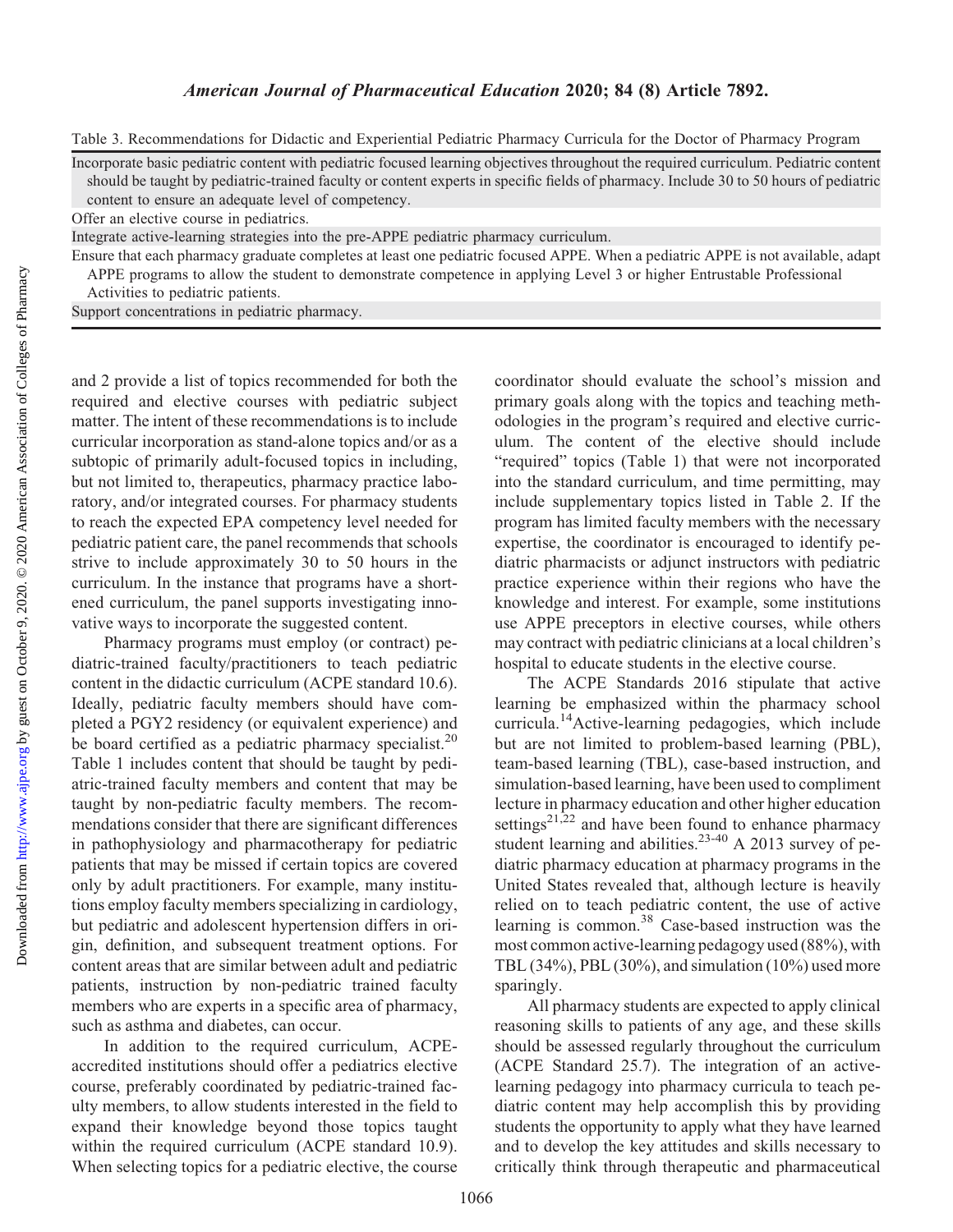care issues in the pediatric population. The inclusion of active-learning can be accomplished in a variety of ways, including but not limited to, pharmaceutical care laboratories focused on pediatric friendly dosage forms, administration techniques/dosing of medications to pediatric patients, nonprescription medication use in children, and effective communications skills when working with a child and his/her caregiver. However, because active learning may require a larger time commitment than other pedagogical approaches, strategic consideration must be given to its incorporation into the curriculum. All pharmacy programs should use some degree of active learning to teach pediatric topics in the curricula to enhance student learning. This can be accomplished through the following: integration of active-learning pedagogy into the didactic curriculum; provision of one or more immersive co-curricular activities focused on pediatrics within introductory pharmacy practice experiences (IPPEs); provision of one or more simulationbased learning exercises focusing on pediatrics prior to advancement to APPEs; or integration of one or more pediatric-focused objective structured clinical examinations (OSCEs) to provide a means to assess students' clinical reasoning skills in the area of pediatric pharmacy.

#### Experiential Education

Enhanced pre-APPE pediatric curricular content affords students the opportunity to build a solid foundation to achieve both specialized competencies and milestone EPAs. Both IPPEs and APPEs have long been established as integral components of the curriculum and now serve as practical opportunities for students to meet all levels of EPAs. However, it is imperative that these EPAs include pediatric competencies for all pharmacy graduates. Pharmacy programs should offer IPPEs and APPEs structured to allow exposure to pediatric patients, among other diverse populations (ACPE Standard 10.9 and 13.2), through which students will advance from level 1 activities to level 3 by graduation.

To elevate pediatric pharmacy education and the level of EPAs, the panel strongly recommends that each PharmD student complete at least one pediatric-focused APPE. This recommendation is consistent with the recommendations of the previous working group.<sup>1</sup> In a survey of US pharmacy programs, IPPEs and APPEs in pediatrics are offered by 53% and 97% of institutions, respectively. Even though many programs have pediatricfocused rotation experiences available, only 20% of PharmD students completed at least one, most likely the consequence of an insufficient supply of these APPEs at most pharmacy schools.<sup>13</sup> When no pediatric-focused APPEs are available, the following are potential solutions:

(1) identify rotation experiences that are not pediatricfocused but do include provision of care to pediatric patients (eg, emergency departments, family medicine clinics); (2) consider a "co-preceptor" model that includes interprofessional education and use of faculty members or adjunct faculty members to provide basic tenants (eg, the student accompanies a pediatric hospitalist on daily rounds and meets with a pharmacy faculty member on a daily basis to discuss pediatric patients and topics); (3) develop and maintain a pediatric reference library for use by students during APPEs, regardless of the type of rotation experience. For pharmacy schools where there is a limited availability of pediatric-focused APPEs, this panel recommends that students should have, at minimum, the opportunity to achieve level 3 EPAs for a pediatric patient in each of the following domains: patient care provider, interprofessional team member, population health promoter, information master, and practice manager. As a baseline requirement, students shall be able to demonstrate level 3 competency in fulfilling a pediatric medication order as outlined in the practice manager domain. Table 4 offers an example of incorporating both low- and high-level EPAs in pediatric care, which can be used in each of the three solutions mentioned above.

#### Pediatric Pharmacy Concentrations

With the expansion of pharmacy practice opportunities across the United States, several pharmacy programs have developed curricular tracks for students to  $\sum_{n=1}^{\infty}$  focus on a specific pharmacy practice area.<sup>41-43</sup> The goal of these tracks may vary among pharmacy programs, but in general, the intention is to prepare students for postgraduate opportunities (eg, residency and fellowship) and board certification, provide exposure to clinical research, and offer a concentrated experience in a specific patient care area. As mentioned previously, students receive a median of 16 hours of pediatric content in their pharmacy curricula, and only 20% of students complete a pediatric APPE.<sup>38</sup> Based on these data, graduates of pharmacy programs who have an interest in pediatrics may not be prepared for entry-level positions in children's hospitals and a curricular track in pediatrics offers a mechanism for exposing students to core competencies required of clinical pharmacists caring for this vulnerable population.44-49

A few pharmacy programs have developed pediatric curricular tracks.<sup>49,50</sup> Pediatric curricular tracks provide students with depth of training in pediatrics, generally offering opportunities for students to complete at least one didactic elective in pediatric pharmacy, an independent study involving pediatric research, and at least one pediatric APPE.<sup>50</sup> The clinical knowledge and problem-solving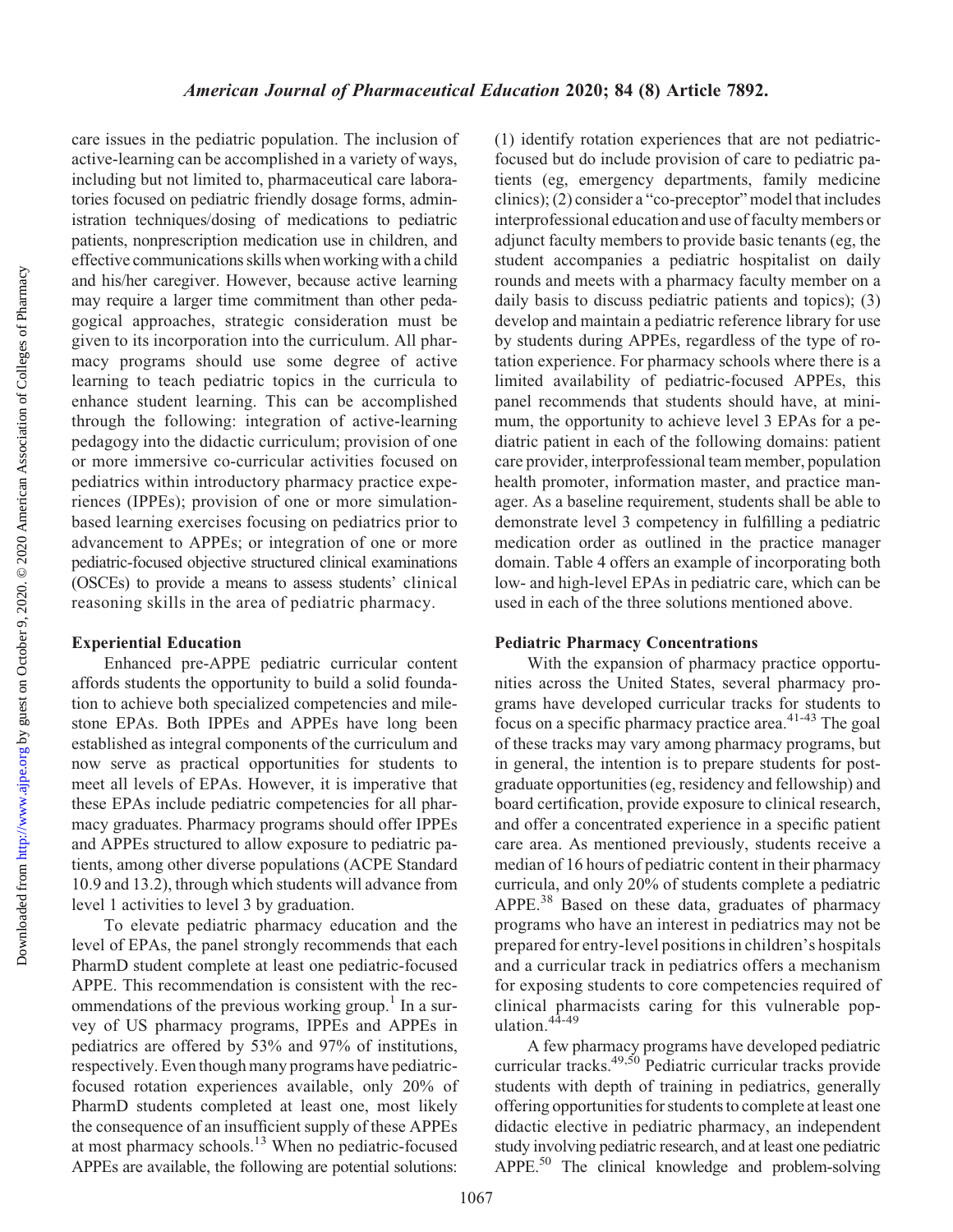| Table 4. Example Progression of Entrustable Professional Activities for Pediatric Immunizations for the Doctor of Pharmacy |  |  |  |  |
|----------------------------------------------------------------------------------------------------------------------------|--|--|--|--|
| Program                                                                                                                    |  |  |  |  |

| <b>Core Entrustable</b><br><b>Professional Activities</b>                                                                                                                                                            |                                                                                                                         |                                                                                                                                                                                                                    |                                                                                                                                                                                                                                                |  |  |
|----------------------------------------------------------------------------------------------------------------------------------------------------------------------------------------------------------------------|-------------------------------------------------------------------------------------------------------------------------|--------------------------------------------------------------------------------------------------------------------------------------------------------------------------------------------------------------------|------------------------------------------------------------------------------------------------------------------------------------------------------------------------------------------------------------------------------------------------|--|--|
| (Patient Care Provider<br>Domain)                                                                                                                                                                                    | Pediatric<br><b>Immunizations</b>                                                                                       | <b>IPPE</b>                                                                                                                                                                                                        | <b>APPE</b>                                                                                                                                                                                                                                    |  |  |
| Collect information to identify<br>a patient's medication-<br>related problems and<br>health-related needs                                                                                                           | Properly assess<br>immunization<br>history                                                                              | Observe a pharmacist obtaining<br>a vaccination history for a<br>pediatric patient from a<br>caregiver and/or an online<br>vaccine registry (Level 1) and<br>then doing the same with<br>supervision (Level 2)     | Interview the caregiver and/or<br>patient to determine if any<br>contraindications to vaccination<br>exist (allergies, etc.) (Level 3 or<br>higher?)                                                                                           |  |  |
| Establish patient-centered<br>goals and create a care<br>plan for a patient in<br>collaboration with the<br>patient, caregiver(s), and<br>other health professionals<br>that is evidence-based and<br>cost-effective | Interpret the CDC <sup>a</sup><br>vaccination schedule<br>and provide<br>recommendations<br>based on age and<br>history | Identify the CDC vaccination<br>schedule for children and<br>determine which vaccines the<br>child needs (Level 1-2)                                                                                               | Recommend which vaccines the<br>child should receive and<br>determine the appropriate route,<br>needle size, and administration<br>site (Level 3 or higher)                                                                                    |  |  |
| Implement a care plan in<br>collaboration with the<br>patient                                                                                                                                                        | Administer<br>vaccinations                                                                                              | Where allowed by state law, administer vaccinations to a child under the<br>supervision of a licensed pharmacist (Level 4-5)                                                                                       |                                                                                                                                                                                                                                                |  |  |
| Follow-up and monitor a<br>Monitor the patient for<br>adverse reactions to<br>care plan<br>vaccines; Develop<br>plan for follow-up<br>vaccines                                                                       |                                                                                                                         | Determine what monitoring<br>parameters are appropriate for<br>the immunizations that are<br>being administered; Determine<br>when follow-up vaccines (eg,<br>booster doses) should be<br>administered (Level 1-2) | Monitor the patient for applicable<br>adverse reactions and counsel<br>the patient and caregiver on any<br>potential adverse reactions;<br>Communicate follow-up plan<br>and rationale to caregiver and/<br>or healthcare provider (Level 4-5) |  |  |

<sup>a</sup> CDC=Centers for Disease Control

skills gained in caring for a pediatric patient through these curricular tracks can be applied to a variety of practice settings in the community or health-system setting and are not limited to students seeking pediatric clinical specialist positions. Two programs that have a pediatric curricular track found that 40%-66.7% of PharmD graduates who chose the track went on to complete a PGY1 residency at an institution that specialized in pediatrics or that offered several pediatric rotations.<sup>50,51</sup> Although pharmacy programs may find development and maintenance of concentrations difficult because of limited faculty time and resources, curricular tracks may better prepare students for postgraduate training and pediatric board certification or may better qualify and equip them for entry-level positions in children's hospitals.

### **CONCLUSION**

Pharmacy education must account for care across the lifespan, increased medication safety risks in pediatrics, and application of limited pediatric information despite continued drug discovery and innovation. To ensure provision of safe and effective care to this special population, it is important for schools and colleges of pharmacy to make certain that all pharmacy graduates are competent for entry-level positions in which they will care for pediatric patients, whether that is in residency training, a small community hospital, or a community pharmacy. Future accreditation standards can assist in incorporating these pediatric competencies.

### ACKNOWLEDGMENTS

This paper represents the opinion of the Pediatrics Practice and Research Network of the American College of Clinical Pharmacy (ACCP), the Pediatric Pharmacy Association (PPA), and the American Association of Colleges of Pharmacy (AACP) Pediatric Pharmacy Special Interest Group. It does not necessarily represent an official ACCP or AACP commentary, guideline, or statement of policy or position.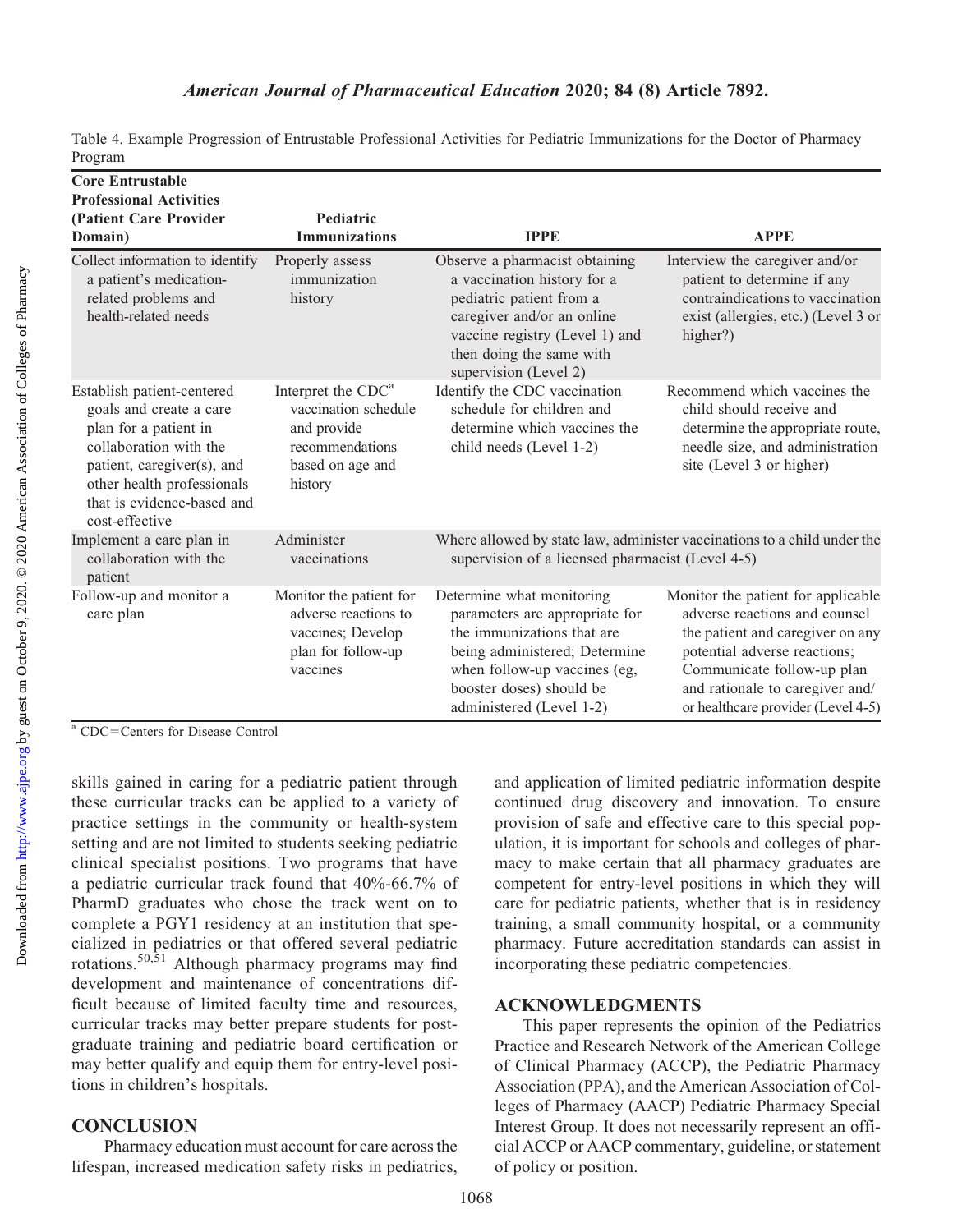### REFERENCES

1. Aucoin RB, Buck ML, Dupuis LL, Dominguez KD, Smith KP. Pediatric pharmacotherapeutic education: current status and recommendations to fill the growing need. Pharmacotherapy. 2005;25(9):1277-1282.

2. Federal Interagency Forum on Child and Family Statistics. POP2 children as a percentage of the population: persons in selected age groups as a percentage of the total U.S. population, and children ages 0-7 as a percentage of the dependent population, 1950-2016 and projected 2017-2050. [https://www.childstats.gov/americaschildren/](https://www.childstats.gov/americaschildren/tables/pop2.asp) [tables/pop2.asp.](https://www.childstats.gov/americaschildren/tables/pop2.asp) Accessed August 6, 2020.

3. National Center for Health Statistics. Health, United States, 2016: With Chartbook on long-term trends in health. Hyattsville, MD. 2017.<https://www.cdc.gov/nchs/data/hus/hus16.pdf>. Accessed August 6, 2020.

4. Rui P, Okeyode T. National Ambulatory Medical Care Survey: 2015 State and National Summary Tables. [https://www.cdc.gov/](https://www.cdc.gov/nchs/data/ahcd/namcs_summary/2015_namcs_web_tables.pdf) [nchs/data/ahcd/namcs\\_summary/2015\\_namcs\\_web\\_tables.pdf.](https://www.cdc.gov/nchs/data/ahcd/namcs_summary/2015_namcs_web_tables.pdf) Accessed August 6, 2020.

5. McClead RE, Catt C, Davis JT, et al. An internal quality improvement collaborative significantly reduces hospital-wide medication error related adverse drug events. J Pediatr. 2014;165: 1222-1229.

6. Fondren ME, Desselle SP. The fate of pediatric prescriptions in community pharmacies. J Patient Saf. 2015;11(2):79-88.

7. Institute of Medicine (2012). Safe and Effective Medicines for Children: Pediatric Studies Conducted Under the Best

Pharmaceuticals for Children Act and the Pediatric Research Equity Act. Washington, DC: The National Academies Press. [https://doi.org/](https://doi.org/10.17226/13311) [10.17226/13311.](https://doi.org/10.17226/13311) Accessed August 6, 2020.

8. Califf RM. Best Pharmaceuticals for Children Act and Pediatric Research Equity Act: July 2016 Status Report to Congress. [https://](https://www.fda.gov/downloads/ScienceResearch/SpecialTopics/PediatricTherapeuticsResearch/UCM509815.pdf) [www.fda.gov/downloads/ScienceResearch/SpecialTopics/](https://www.fda.gov/downloads/ScienceResearch/SpecialTopics/PediatricTherapeuticsResearch/UCM509815.pdf)

[PediatricTherapeuticsResearch/UCM509815.pdf](https://www.fda.gov/downloads/ScienceResearch/SpecialTopics/PediatricTherapeuticsResearch/UCM509815.pdf). Accessed August 6, 2020.

9. Food and Drug Administration Safety and Innovation Act: July 9, 2012. [https://www.govinfo.gov/content/pkg/PLAW-112publ144/pdf/](https://www.govinfo.gov/content/pkg/PLAW-112publ144/pdf/PLAW-112publ144.pdf) [PLAW-112publ144.pdf](https://www.govinfo.gov/content/pkg/PLAW-112publ144/pdf/PLAW-112publ144.pdf). Accessed August 6, 2020.

10. Civic Impulse, LLC. S.456: RACE for children act [internet monograph]. Civic Impulse, LLC. February 27, 2017. [https://www.](https://www.govtrack.us/congress/bills/115/s456)

[govtrack.us/congress/bills/115/s456.](https://www.govtrack.us/congress/bills/115/s456) Accessed August 6, 2020. 11. American Academy of Pediatrics Committee on Drugs. Off-label use of drugs in children. Pediatrics. 2014;133(3):563-7.

12. Green DJ, Burkhart GJ. Pediatric drug development: outlook for science-based innovation. Clinical Pharmacology and Therapeutics. 2018;103:376-378.

13. Prescott WA Jr, Dahl EM, Hutchinson DJ. Education in pediatrics in US colleges and schools of pharmacy. Am J Pharm Educ. 2014;78(3):Article 51.

14. Accreditation Council for Pharmacy Education. Accreditation standards and guidelines for the professional program in pharmacy leading to the doctor of pharmacy degree. Chicago, IL: Accreditation Council for Pharmacy Education, 2015. [https://www.acpe](https://www.acpe-accredit.org/pdf/Standards2016FINAL.pdf)[accredit.org/pdf/Standards2016FINAL.pdf.](https://www.acpe-accredit.org/pdf/Standards2016FINAL.pdf) Accessed June 6, 2018. 15. Medina MS, Plaza CM, Stowe CD, et al. Center for the Advancement of Pharmacy Education 2013 Educational Outcomes.

Am J Pharm Educ. 2013:77(8):Article 162.

16. American Society of Health-System Pharmacists (2016). Required competency areas, goals, and objectives for post-graduate year two (PGY2) pediatric pharmacy residencies [internet monograph]. Bethesda, MD: American Society of Health-System

Pharmacists. [https://www.ashp.org/Professional-Development/](https://www.ashp.org/Professional-Development/Residency-Information/Residency-Program-Resources/Residency-Accreditation/PGY2-Competency-Areas) [Residency-Information/Residency-Program-Resources/Residency-](https://www.ashp.org/Professional-Development/Residency-Information/Residency-Program-Resources/Residency-Accreditation/PGY2-Competency-Areas)[Accreditation/PGY2-Competency-Areas](https://www.ashp.org/Professional-Development/Residency-Information/Residency-Program-Resources/Residency-Accreditation/PGY2-Competency-Areas). Accessed August 6, 2020. 17. American College of Clinical Pharmacy, Schwinghammer TL, Crannage AJ, et al. 2016 ACCP Pharmacotherapy Didactic Curriculum Toolkit. [https://www.accp.com/docs/positions/misc/](https://www.accp.com/docs/positions/misc/Toolkit_final.pdf) [Toolkit\\_final.pdf](https://www.accp.com/docs/positions/misc/Toolkit_final.pdf). Accessed August 6, 2020.

18. Pittenger AL, Copeland DA, Lacroix MM, et al. Report of the 2016-2017 Academic Affairs Standing Committee: entrustable professional activities implementation roadmap. Am J Pharm Educ. 2017;81(5):S4.

19. Association of American Medical Colleges. 2014. Core entrustable professional activities for entering residency: faculty and learners' guide. [https://www.aamc.org/initiatives/coreepas.](https://www.aamc.org/initiatives/coreepas) Accessed August 6, 2020.

20. Saseen JJ, Ripley TL, Bondi D, et al. ACCP clinical pharmacist competencies. Pharmacotherapy. 2017;37(5):630-636.

21. Means B, Toyama Y, Murphy R, Bakia M, Jones K. Evaluation of evidence-based practices in online learning: A meta-analysis and review of online learning studies. Washington, DC: U.S. Department of Education, Office of Planning, Evaluation, and Policy Development, 2010. [https://www2.ed.gov/rschstat/eval/tech/](https://www2.ed.gov/rschstat/eval/tech/evidence-based-practices/finalreport.pdf)

[evidence-based-practices/finalreport.pdf.](https://www2.ed.gov/rschstat/eval/tech/evidence-based-practices/finalreport.pdf) Accessed August 6, 2020. 22. Gleason BL, Peeters MJ, Resman-Targoff BH, et al. An activelearning strategies primer for achieving ability-based educational outcomes. Am J Pharm Educ. 2011;75(9):Article 186.

23. Romero RM, Erikson SP, Haworth IS. A decade of teaching pharmaceutics using case studies and problem-based learning. Am J Pharm Educ. 2004;68(2):Article 31.

24. Hogan S, Lundquist M. The impact of problem-based learning on students' perceptions of preparedness for advanced pharmacy practice experiences. Am J Pharm Educ. 2006;70(4):Article 82.

25. Westberg SM, Adams J, Thiede K, Stratton TP, Bumgardner MA. An interprofessional activity using standardized Patients. Am J Pharm Educ. 2006;70:Article 34.

26. Ross LA, Crabtree BL, Theilman GD, Ribeiro LM, Pereira MG. Implementation and refinement of a problem-based learning model: A ten-year experience. Am J Pharm Educ. 2007;71(1):Article 17. 27. Seybert AL, Barton CM. Simulation-based learning to teach blood pressure assessment to doctor of pharmacy students. Am J Pharm Educ. 2007;71:Article 48.

28. Letassy NA, Fugate SE, Medina MS, Stroup JS, Britton ML. Using team-based learning in an endocrine module taught across two campuses. Am J Pharm Educ. 2008;72(5):Article 103.

29. Seybert AL, Kobulinsky LR, McKaveney TP. Human patient simulation in a pharmacotherapy course. Am J Pharm Educ. 2008; 72:Article 37.

30. Beatty SJ, Kelley KA, Metzger AH, Bellebaum KL, McAuley JW. Team-based learning in therapeutics workshop sessions. Am J Pharm Educ. 2009;73(6):Article 100.

31. Conway SE, Johnson JL, Ripley TL. Integration of team-based learning strategies into a cardiovascular module. Am J Pharm Edu.c 2010;74(2):Article 35.

32. Romero RM, Erikson SP, Haworth IS. Quantitative assessment of assisted problem-based learning in a pharmaceutics course. Am J Pharm Educ. 2010;74(4):Article 66.

33. Strohfeldt K, Grant DT. A model for self-directed problem-based learning for renal therapeutics. Am J Pharm Educ. 2010;74(9):Article 173. 34. Donohoe KL, Mawyer TM, Stevens JT, Morgan LA, Harpe SE. An active-learning laboratory on immunizations. Am J Pharm Educ. 2012:76(10):Article 198.